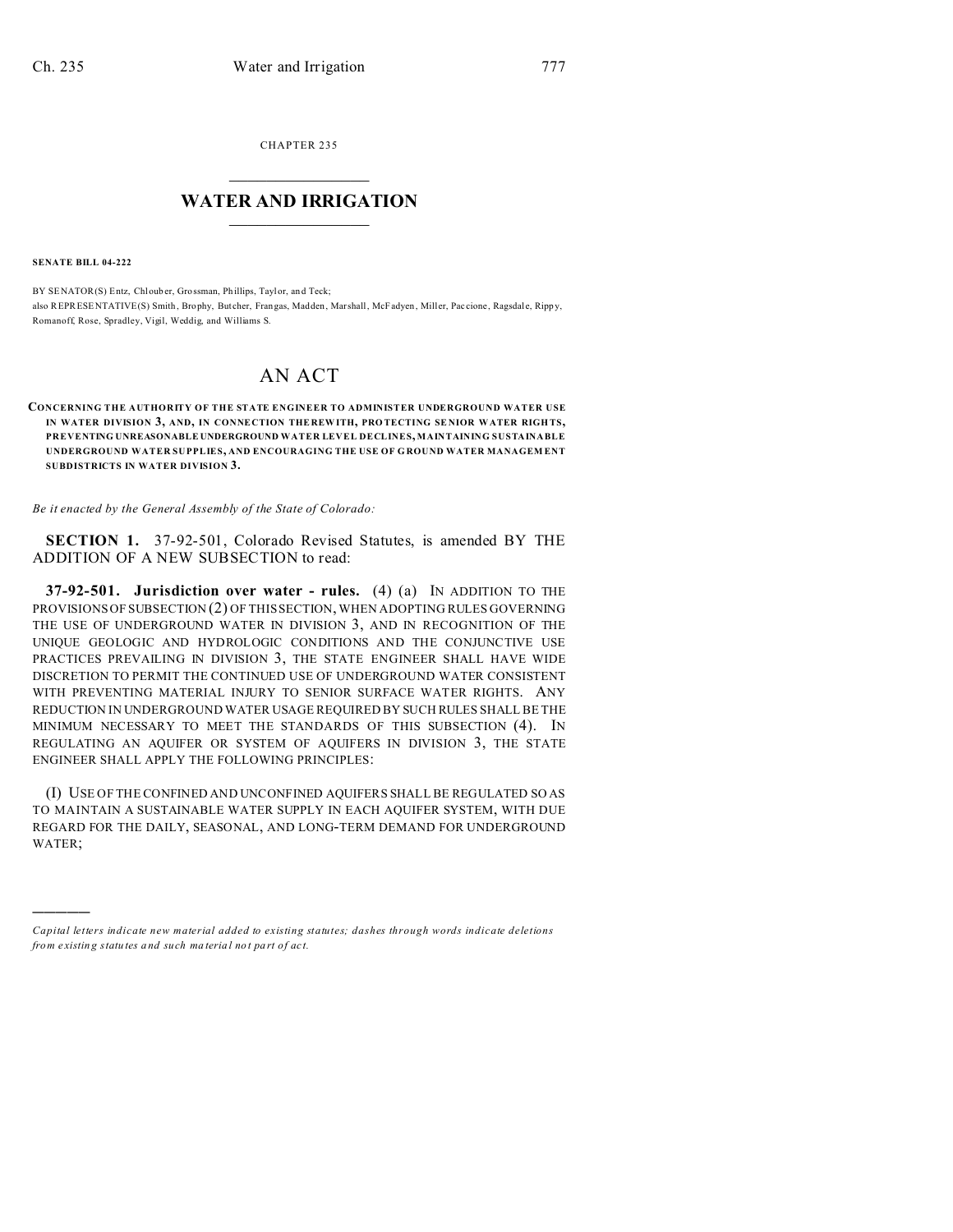(II) UNCONFINED AQUIFERS SERVE AS VALUABLE UNDERGROUND WATER STORAGE RESERVOIRS WITH WATER LEVELS THAT FLUCTUATE IN RESPONSE TO CLIMATIC CONDITIONS, WATER SUPPLY, AND WATERDEMANDS, AND SUCH FLUCTUATIONS SHALL BE ALLOWED TO CONTINUE;

(III) FLUCTUATIONS IN THE ARTESIAN PRESSURE IN THE CONFINED AQUIFER SYSTEM HAVE OCCURRED AND WILL CONTINUE TO OCCUR IN RESPONSE TO CLIMATIC CONDITIONS, WATER SUPPLY, AND WATER DEMANDS. SUBJECT TO SUBPARAGRAPH (IV) OF THIS PARAGRAPH (a), SUCH PRESSURE FLUCTUATIONS SHALL BE ALLOWED WITH THE RANGES THAT OCCURRED DURING THE PERIOD OF 1978 THROUGH 2000. ARTESIAN PRESSURES SHALL BE ALLOWED TO INCREASE IN PERIODS OF GREATER WATER SUPPLY AND SHALL BE ALLOWED TO DECLINE IN PERIODS OF LOWER WATER SUPPLY IN MUCH THE SAME MANNER AND WITHIN THE SAME RANGES OF FLUCTUATION AS OCCURRED DURING THE PERIOD OF 1978 THROUGH 2000, WHILE MAINTAINING AVERAGE LEVELS SIMILAR TO THOSE THAT OCCURRED IN 1978 THROUGH 2000.

(IV) NOTHING IN SUBPARAGRAPH (I) OR (II) OF THIS PARAGRAPH (a) SHALL BE CONSTRUED EITHER TO RELIEVE WELLS FROM THE OBLIGATION TO REPLACE INJURIOUS STREAM DEPLETIONS IN ACCORDANCE WITH THE RULES ADOPTED BY THE STATE ENGINEER OR TO PERMIT THE EXPANDED USE OF UNDERGROUND WATER; AND

(V) UNDERGROUND WATER USE SHALL NOT UNREASONABLY INTERFERE WITH THE STATE'S ABILITY TO FULFILL ITS OBLIGATIONS UNDER THE RIO GRANDE COMPACT, CODIFIED IN ARTICLE 66 OF THIS TITLE, WITH DUE REGARD FOR THE RIGHT TO ACCRUE CREDITS AND DEBITS UNDER THE COMPACT.

(b) IN ADOPTING RULES PURSUANT TO PARAGRAPH (a) OF THIS SUBSECTION (4), THE STATE ENGINEER SHALL:

(I) RECOGNIZE CONTRACTUAL ARRANGEMENTS AMONG WATER USERS, WATER USER ASSOCIATIONS, WATER CONSERVANCY DISTRICTS, GROUND WATER MANAGEMENT SUBDISTRICTS, AND THE RIO GRANDE WATER CONSERVATION DISTRICT, PURSUANT TO WHICH:

(A) WATER IS ADDED TO THE STREAM SYSTEM TO ASSIST IN MEETING THE RIO GRANDE COMPACT DELIVERY SCHEDULES OR TO REPLACE DEPLETIONS TO STREAM FLOWS RESULTING FROM THE USE OF UNDERGROUND WATER; OR

(B) SUBJECT TO SUBPARAGRAPHS (I), (II), AND (III) OF PARAGRAPH (a) OF THIS SUBSECTION(4), INJURY TO SENIOR SURFACE WATER RIGHTS RESULTING FROM THE USE OF UNDERGROUND WATER IS REMEDIED BY MEANS OTHER THAN PROVIDING WATER TO REPLACE STREAM DEPLETIONS.

(II) ESTABLISH CRITERIA FOR THE BEGINNING AND END OF THE DIVISION 3 IRRIGATION SEASON FOR ALL IRRIGATION WATER RIGHTS;

(III) NOT RECOGNIZE THE REDUCTION OF WATER CONSUMPTION BY PHREATOPHYTES AS A SOURCE OF REPLACEMENT WATER FOR NEW WATER USES OR TO REPLACE EXISTING DEPLETIONS, OR AS A MEANS TO PREVENT INJURY FROM NEW WATER USES; AND